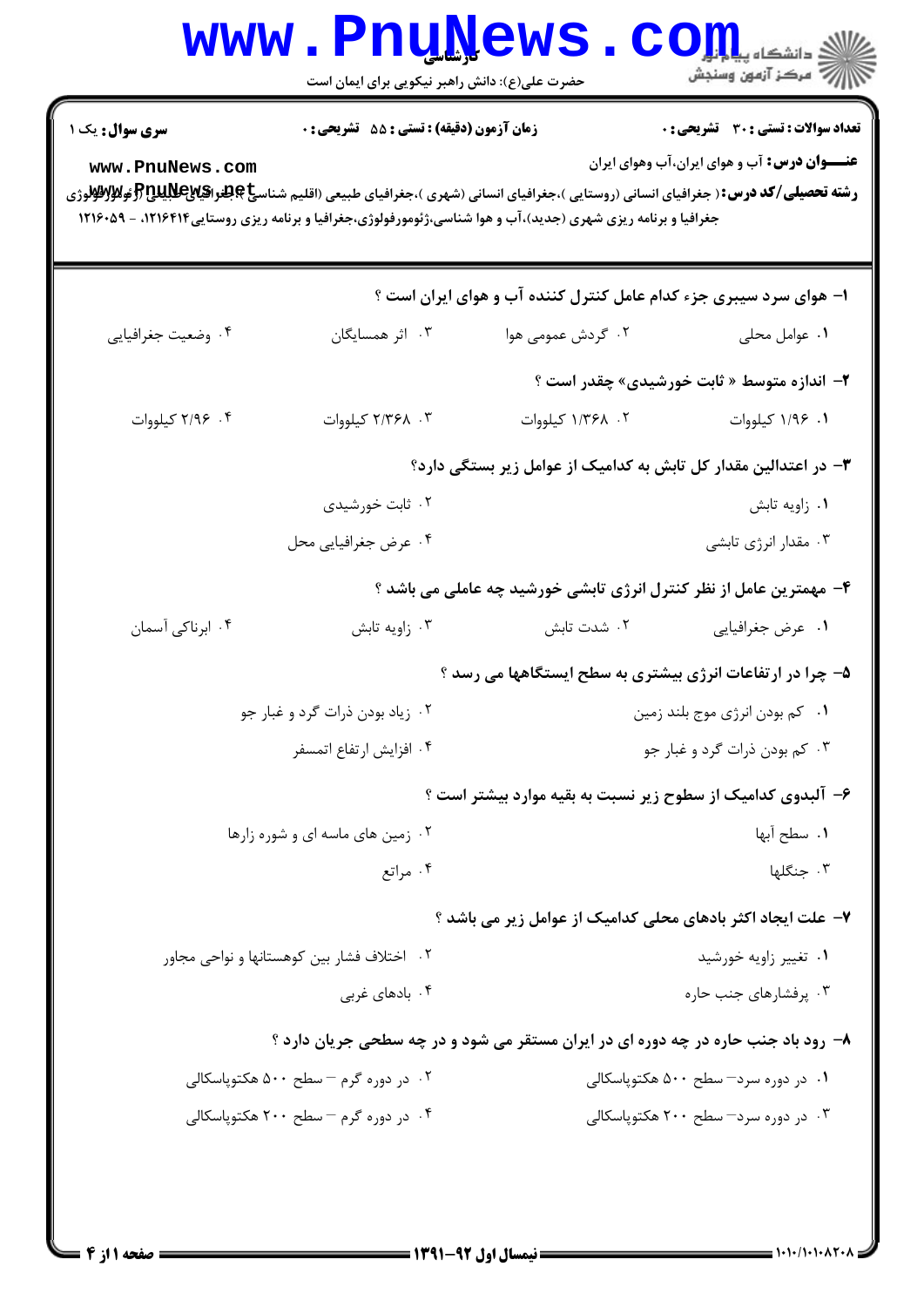|                                                                                            | <b>www.PnuNews</b><br>حضرت علی(ع): دانش راهبر نیکویی برای ایمان است |                                                                                                                                                                                                                                                                                                         | $\mathbf{C}\mathbf{O}$ $\mathbf{H}_{\mathrm{a}}$ and $\mathbf{H}_{\mathrm{b}}$<br>أأأأ " مرکز آزمون وسنجش |  |
|--------------------------------------------------------------------------------------------|---------------------------------------------------------------------|---------------------------------------------------------------------------------------------------------------------------------------------------------------------------------------------------------------------------------------------------------------------------------------------------------|-----------------------------------------------------------------------------------------------------------|--|
| <b>سری سوال : ۱ یک</b><br>www.PnuNews.com                                                  | زمان آزمون (دقیقه) : تستی : 55 آتشریحی : 0                          | <b>رشته تحصیلی/کد درس:</b> جغرافیای انسانی (روستایی )،جغرافیای انسانی (شهری )،جغرافیای طبیعی (اقلیم شناسی <b>E،B،E افیایاتیاتیاتیاتیاتی</b> اوراکوم <b>یالیاتی</b> اوراکوم <b>یانی</b><br>۱۲۱۶۰۵۹ - ،جغرافیا و برنامه ریزی شهری (جدید)،آب و هوا شناسی،ژئومورفولوژی،جغرافیا و برنامه ریزی روستایی۱۲۱۶۴۱۴ | <b>تعداد سوالات : تستی : 30 ٪ تشریحی : 0</b><br><b>عنـــوان درس:</b> آب و هوای ایران،آب وهوای ایران       |  |
|                                                                                            |                                                                     | ۹- پدیده غالب دوره گرم ایران کدامیک از موارد زیر است ؟                                                                                                                                                                                                                                                  |                                                                                                           |  |
|                                                                                            | ۰۲ موجهای کوتاه                                                     |                                                                                                                                                                                                                                                                                                         | ۰۱ بادهای غربی                                                                                            |  |
|                                                                                            | ۰۴ جریانات موسمی                                                    |                                                                                                                                                                                                                                                                                                         | ۰۳ پرفشار جنب حاره ای آزور                                                                                |  |
|                                                                                            |                                                                     | ∙۱- سیکلونهای خاور میانه توسط چه عاملی به ایران هدایت می شوند ؟                                                                                                                                                                                                                                         |                                                                                                           |  |
| ۰۴ پرفشار جنب حاره ای                                                                      | ۰۳ فرود بلند مديترانه                                               | ۰۲ رودباد جبهه قطبي                                                                                                                                                                                                                                                                                     | ٠١. بادهاى غربى                                                                                           |  |
|                                                                                            |                                                                     | 1۱– قسمت اعظم بارشهای زمستانه نواحی شمال غربی ایران توسط سیکلونهای کدام مسیر تولید می شوند ؟                                                                                                                                                                                                            |                                                                                                           |  |
| $I$ مسير $\mathsf F$                                                                       | . مسیر $C$ ، مسیر $C$ ، مسیر $C$                                    |                                                                                                                                                                                                                                                                                                         | ۰۱ مسیر B                                                                                                 |  |
|                                                                                            |                                                                     | ۱۲– تعداد جبهه های سرد در کدام قسمت کشور ایران بسیار فراوان تر از قسمتهای دیگر می باشد؟                                                                                                                                                                                                                 |                                                                                                           |  |
| ۰۴ غرب                                                                                     | ۰۳ شرق                                                              | ۰۲ جنوب                                                                                                                                                                                                                                                                                                 | ۰۱ شمال                                                                                                   |  |
|                                                                                            |                                                                     | ۱۳- کدامیک از موارد زیر گسترش عمودی فروبار پاکستان را بر روی ایران ناچیز و محدود می کند ؟                                                                                                                                                                                                               |                                                                                                           |  |
|                                                                                            | ۰۲ گسترش بادهای غربی<br>۰۱ گسترش فرابار سیبری                       |                                                                                                                                                                                                                                                                                                         |                                                                                                           |  |
|                                                                                            | ۰۴ استقرار پرفشار جنب حاره ای آزور                                  | ۰۳ گسترش کمربند همگرایی حاره                                                                                                                                                                                                                                                                            |                                                                                                           |  |
|                                                                                            |                                                                     | ۱۴- این توده هوا بسیار گرم و خشک است و شرایط خشکی بر همه جای ایران مستولی می شود.ضخامت این توده هوا کم و بر<br>بالای آن پرفشار جنب حاره ای آزور مستقر است ؟                                                                                                                                             |                                                                                                           |  |
|                                                                                            | ۰۲ توده هوای قاره ای قطبی                                           | ۰۱ توده هوای قاره ای حاره ای                                                                                                                                                                                                                                                                            |                                                                                                           |  |
|                                                                                            | ۰۴ توده هوای قطبی اقیانوسی                                          |                                                                                                                                                                                                                                                                                                         | ۰۳ توده هوای حاره ای اقیانوسی                                                                             |  |
|                                                                                            |                                                                     | ۱۵– دلیل یکنواختی نسبی دمای دوره گرم سال در غرب و شرق کشور ایران چیست ؟                                                                                                                                                                                                                                 |                                                                                                           |  |
|                                                                                            | ۰۲ شرایط تابشی مساوی                                                | ۰۱ استقرار پرفشار جنب حاره ای آزور                                                                                                                                                                                                                                                                      |                                                                                                           |  |
|                                                                                            | ۰۴ کوتاهی مسیر تابش در جو                                           |                                                                                                                                                                                                                                                                                                         | ۰۳ عرض جغرافيايي                                                                                          |  |
| ۱۶- بیشترین تفاوت حرارتی بین شب و روز در فصل زمستان در کدامیک از مناطق زیر مشاهده می شود ؟ |                                                                     |                                                                                                                                                                                                                                                                                                         |                                                                                                           |  |
|                                                                                            | ۰۲ ارتفاعات زاگرس از خمین تا شیراز                                  |                                                                                                                                                                                                                                                                                                         | ۰۱ سواحل دریای خزر                                                                                        |  |
|                                                                                            |                                                                     |                                                                                                                                                                                                                                                                                                         |                                                                                                           |  |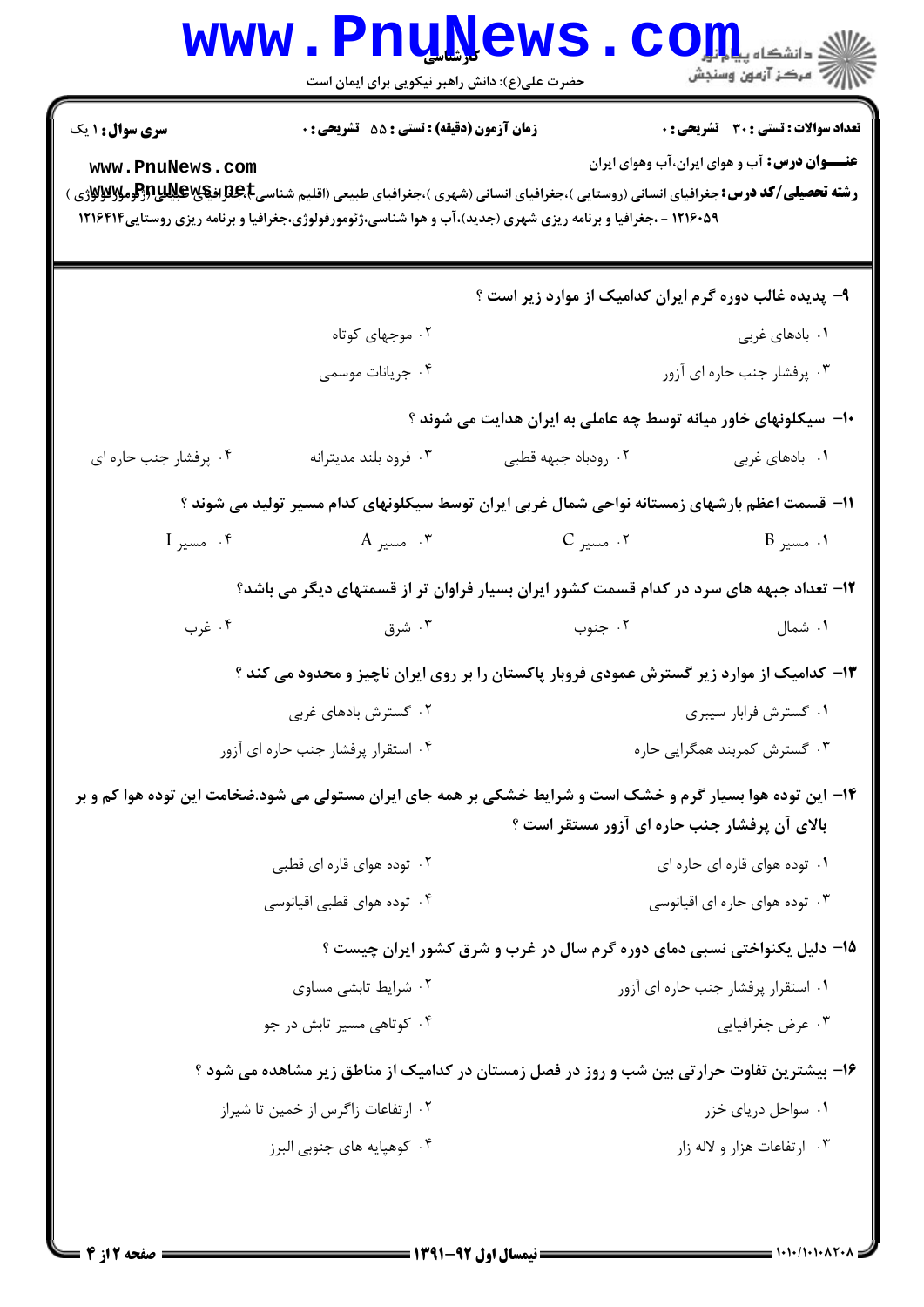|                                                                                                                                                                                                                                                                                                                                                                | www.PnuNews.                                                                    |                                       | الله دانشگاه پیابانی<br>الله مرکز آزمون وسنجش                                                      |  |  |  |
|----------------------------------------------------------------------------------------------------------------------------------------------------------------------------------------------------------------------------------------------------------------------------------------------------------------------------------------------------------------|---------------------------------------------------------------------------------|---------------------------------------|----------------------------------------------------------------------------------------------------|--|--|--|
|                                                                                                                                                                                                                                                                                                                                                                | حضرت علی(ع): دانش راهبر نیکویی برای ایمان است                                   |                                       |                                                                                                    |  |  |  |
| <b>سری سوال : ۱ یک</b>                                                                                                                                                                                                                                                                                                                                         | زمان آزمون (دقیقه) : تستی : 55 آتشریحی : 0                                      |                                       | <b>تعداد سوالات : تستی : 30 ٪ تشریحی : 0</b>                                                       |  |  |  |
| <b>عنـــوان درس:</b> آب و هوای ایران،آب وهوای ایران<br>www.PnuNews.com<br><b>رشته تحصیلی/کد درس:</b> جغرافیای انسانی (روستایی )،جغرافیای انسانی (شهری )،جغرافیای طبیعی (اقلیم شناسیEباطولاییالایالایالایالایالایالایالایی از استانی تران<br>.<br>۱۲۱۶۰۵۹ - ،جغرافیا و برنامه ریزی شهری (جدید)،آب و هوا شناسی،ژئومورفولوژی،جغرافیا و برنامه ریزی روستایی۱۲۱۶۴۱۴ |                                                                                 |                                       |                                                                                                    |  |  |  |
| ۱۷- بیشترین روزهای یخبندان در کشور ایران در کدامیک از مناطق زیر اتفاق می افتد ؟                                                                                                                                                                                                                                                                                |                                                                                 |                                       |                                                                                                    |  |  |  |
| ۰۴ ارتفاعات زاگرس                                                                                                                                                                                                                                                                                                                                              | ۰۳ البرز مرکزی                                                                  | ٠٢ ارتفاعات خراسان                    | ۰۱ چاله های مرکزی                                                                                  |  |  |  |
|                                                                                                                                                                                                                                                                                                                                                                | ۱۸– گسترده ترین بیشینه فشار ایران در کدامیک از مناطق زیر قرار دارد؟             |                                       |                                                                                                    |  |  |  |
| ۰۴ البرز مرکزی                                                                                                                                                                                                                                                                                                                                                 | ۰۳ سواحل دریای عمان                                                             | ۰۲ سواحل دریای خزر                    | ۰۱ چاله های شرقی                                                                                   |  |  |  |
|                                                                                                                                                                                                                                                                                                                                                                | ۱۹- حداکثر توفانهای رعد و برق در کجای ایران اتفاق می افتد ؟                     |                                       |                                                                                                    |  |  |  |
| ۰۴ شمال شرق                                                                                                                                                                                                                                                                                                                                                    | ۰۳ شمال غرب                                                                     | ۰۲ جنوب غرب زاگرس                     | ۰۱ سواحل دریای خزر                                                                                 |  |  |  |
|                                                                                                                                                                                                                                                                                                                                                                |                                                                                 |                                       | +۲- بیشترین مقدار رطوبت هوا در کدامیک از مناطق زیر وجود دارد و مقدار آن چقدر است ؟                 |  |  |  |
|                                                                                                                                                                                                                                                                                                                                                                | ۰۲ در سواحل شمالی - ۱۵ گرم                                                      | ۰۱ در سواحل جنوب - ۱۵ گرم             |                                                                                                    |  |  |  |
|                                                                                                                                                                                                                                                                                                                                                                | ۰۴ در سواحل شمال - ۱۰ گرم                                                       | ۰۳ در سواحل جنوب -۱۰ گرم              |                                                                                                    |  |  |  |
|                                                                                                                                                                                                                                                                                                                                                                |                                                                                 |                                       | <b>۲۱</b> - تنها ناحیه ای در ایران که در آن همرفت وزشی به وقوع می پیوندد کدامیک از مناطق زیر است ؟ |  |  |  |
| ۰۲ زاگرس غربی                                                                                                                                                                                                                                                                                                                                                  |                                                                                 | ۰۱ چاله های مرکزی                     |                                                                                                    |  |  |  |
| ۰۴ سواحل غربی و جنوبی دریای خزر                                                                                                                                                                                                                                                                                                                                |                                                                                 | ۰۳ سواحل خليج فارس                    |                                                                                                    |  |  |  |
|                                                                                                                                                                                                                                                                                                                                                                | ۲۲- در مجموع بیشترین روزهای بارش سالانه در کدام یک از مناطق زیر اتفاق می افتد ؟ |                                       |                                                                                                    |  |  |  |
|                                                                                                                                                                                                                                                                                                                                                                | ۰۲ در جنوب غربی دریای خزر                                                       |                                       | ۰۱ در ارتفاعات لرستان                                                                              |  |  |  |
| ۰۴ در زاگرس مرکزی                                                                                                                                                                                                                                                                                                                                              |                                                                                 |                                       | ۰۳ در سواحل جنوبی                                                                                  |  |  |  |
|                                                                                                                                                                                                                                                                                                                                                                |                                                                                 |                                       | <b>۲۳</b> - کم باران ترین منطقه کشور ایران کدامیک از مناطق زیر است ؟                               |  |  |  |
| ۰۴ شرق کوههای زاگرس                                                                                                                                                                                                                                                                                                                                            | ۰۳ دشت لوت                                                                      | ٠٢ سواحل خليج فارس                    | ۰۱ ارتفاعات بشاگرد                                                                                 |  |  |  |
|                                                                                                                                                                                                                                                                                                                                                                |                                                                                 |                                       | ۲۴− دلیل اصلی کاهش بارندگی زاگرس مرکزی در فصل بهار چیست ؟                                          |  |  |  |
| ۰۲ عقب نشینی بادهای غربی به سمت شمال                                                                                                                                                                                                                                                                                                                           |                                                                                 | ۰۱ از بین رفتن مکانیزمهای سیکلون زایی |                                                                                                    |  |  |  |
| ۰۴ تسلط پرفشار جنب حاره                                                                                                                                                                                                                                                                                                                                        |                                                                                 |                                       | ۰۳ افزایش درجه تابش خورشید                                                                         |  |  |  |
| ۲۵-۔بیشتر بارندگیها در اواخر زمستان و اوایل بهار در ناحیه کردستان بر اثر چه عاملی صورت می گیرد ؟                                                                                                                                                                                                                                                               |                                                                                 |                                       |                                                                                                    |  |  |  |
| ۰۲ عبور سيكلونها                                                                                                                                                                                                                                                                                                                                               |                                                                                 |                                       | ۰۱ بر اثر صعود همرفت دامنه ای                                                                      |  |  |  |
| ۰۴ افزايش رطوبت                                                                                                                                                                                                                                                                                                                                                |                                                                                 |                                       | ۰۳ بادهای غربی                                                                                     |  |  |  |